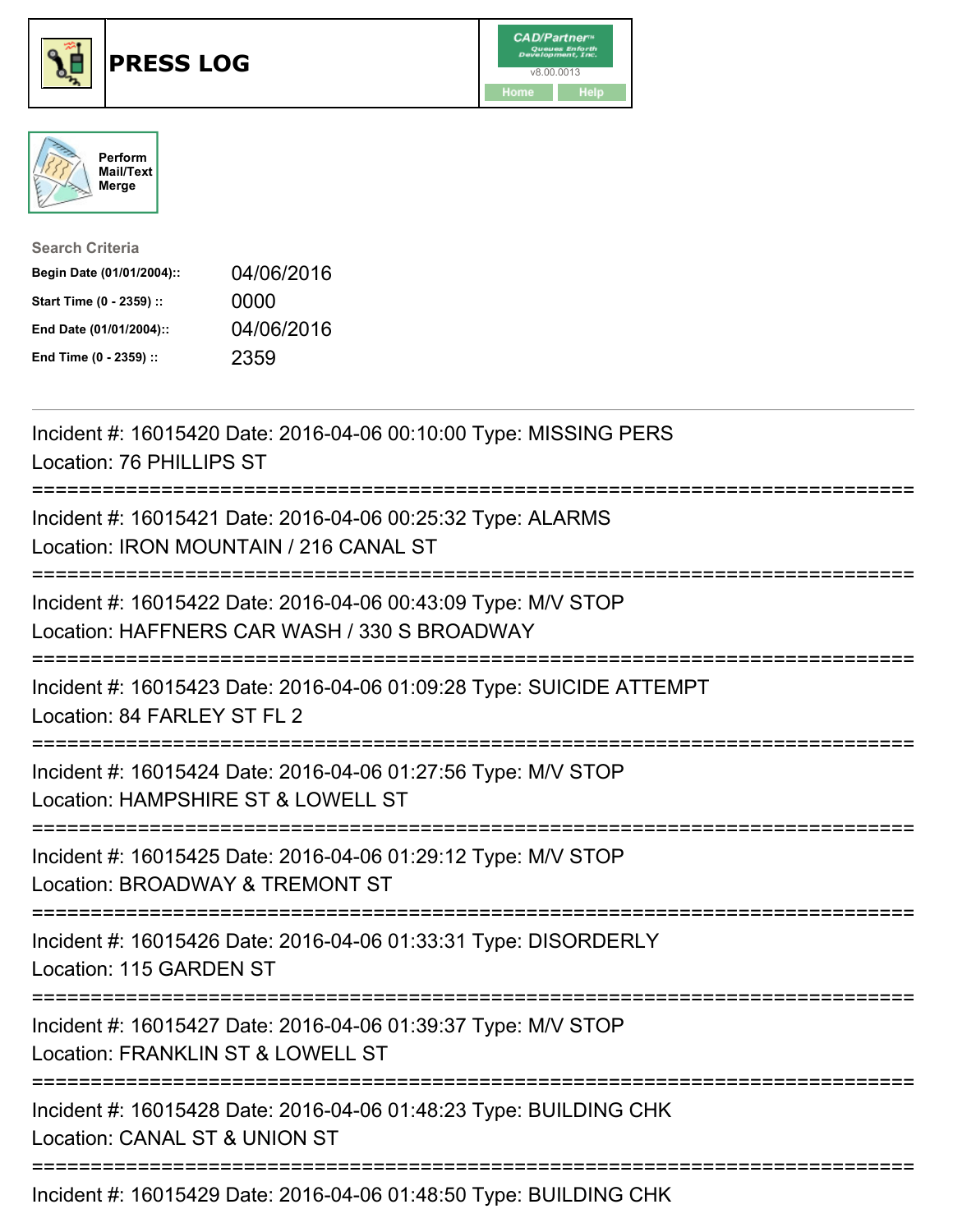| Location: APPLIANCE CORNER, INC. / 199 LOWELL ST<br>--------------------------------                                                                                   |
|------------------------------------------------------------------------------------------------------------------------------------------------------------------------|
| Incident #: 16015430 Date: 2016-04-06 01:57:33 Type: BUILDING CHK<br>Location: SAM'S FOOD STORE / 389 BROADWAY                                                         |
| Incident #: 16015431 Date: 2016-04-06 02:02:50 Type: M/V STOP<br>Location: BROADWAY & CROSS ST<br>===========================                                          |
| Incident #: 16015432 Date: 2016-04-06 02:07:44 Type: BUILDING CHK<br>Location: AMABLE LIQUORS INC. / 260 JACKSON ST                                                    |
| Incident #: 16015433 Date: 2016-04-06 02:10:36 Type: BUILDING CHK<br>Location: IDEAL AUTO SERVICE / 222 VALLEY ST                                                      |
| Incident #: 16015434 Date: 2016-04-06 02:14:00 Type: M/V STOP<br>Location: FERN ST & LAWRENCE ST                                                                       |
| Incident #: 16015435 Date: 2016-04-06 02:32:03 Type: BUILDING CHK<br>Location: BROADWAY LIQUORS / 434 BROADWAY<br>=============================<br>=================== |
| Incident #: 16015436 Date: 2016-04-06 02:32:34 Type: BUILDING CHK<br>Location: TEDESCHIS / S UNION ST & EXETER ST<br>=================================                 |
| Incident #: 16015437 Date: 2016-04-06 02:42:24 Type: BUILDING CHK<br>Location: CVS PHARMACY / 266 BROADWAY                                                             |
| Incident #: 16015438 Date: 2016-04-06 02:43:13 Type: BUILDING CHK<br>Location: BROADWAY TIRE INC / 456 BROADWAY                                                        |
| Incident #: 16015439 Date: 2016-04-06 02:48:31 Type: SUS PERS/MV<br>Location: 311 WATER ST                                                                             |
| Incident #: 16015440 Date: 2016-04-06 03:06:17 Type: BUILDING CHK<br>Location: 453 ESSEX ST                                                                            |
| Incident #: 16015441 Date: 2016-04-06 03:07:57 Type: BUILDING CHK<br>Location: 311 LOWELL ST                                                                           |
| Incident #: 16015442 Date: 2016-04-06 03:17:32 Type: BUILDING CHK<br>Location: LA FRAGANCIA SAON/MULTI / 395 LOWELL ST                                                 |
| Incident #: 16015443 Date: 2016-04-06 03:19:55 Type: M/V STOP                                                                                                          |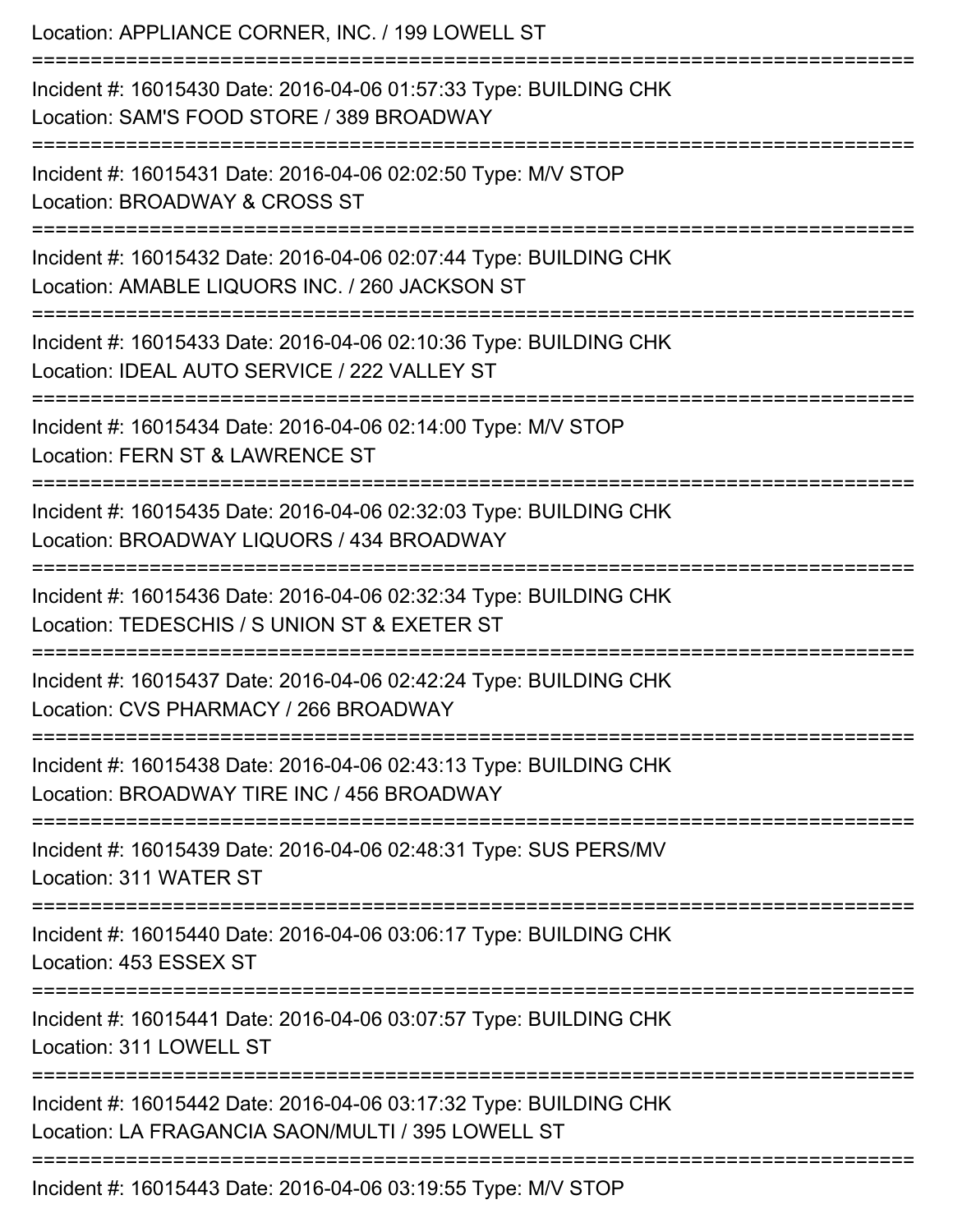| Incident #: 16015444 Date: 2016-04-06 03:35:16 Type: EXTRA SURVEIL<br>Location: THORNTON AV & WATER ST |
|--------------------------------------------------------------------------------------------------------|
| Incident #: 16015445 Date: 2016-04-06 03:55:55 Type: BUILDING CHK<br>Location: 59 PARKER ST            |
| Incident #: 16015446 Date: 2016-04-06 04:11:15 Type: BUILDING CHK<br>Location: 130 COMMON ST           |
| Incident #: 16015447 Date: 2016-04-06 04:54:52 Type: A&B PAST<br>Location: 370 BROADWAY                |
| Incident #: 16015448 Date: 2016-04-06 05:08:28 Type: BUILDING CHK<br>Location: 615 BROADWAY            |
| Incident #: 16015449 Date: 2016-04-06 05:31:26 Type: M/V STOP<br>Location: CARVER ST & MERRIMACK ST    |
| Incident #: 16015450 Date: 2016-04-06 05:33:04 Type: BUILDING CHK<br>Location: 393 LOWELL ST           |
| Incident #: 16015451 Date: 2016-04-06 05:35:32 Type: BUILDING CHK<br>Location: 406 BROADWAY            |
| Incident #: 16015452 Date: 2016-04-06 06:05:34 Type: BUILDING CHK<br>Location: CANAL ST & UNION ST     |
| Incident #: 16015453 Date: 2016-04-06 06:10:56 Type: M/V STOP<br>Location: AMESBURY ST & COMMON ST     |
| Incident #: 16015454 Date: 2016-04-06 06:12:02 Type: M/V STOP<br>Location: CANAL ST & UNION ST         |
| Incident #: 16015455 Date: 2016-04-06 06:15:22 Type: M/V STOP<br><b>Location: 11 LAWRENCE ST</b>       |
| Incident #: 16015456 Date: 2016-04-06 06:19:41 Type: MAL DAMAGE<br>Location: 478 RIVERSIDE DR #101     |
| Incident #: 16015457 Date: 2016-04-06 06:55:41 Type: ALARMS                                            |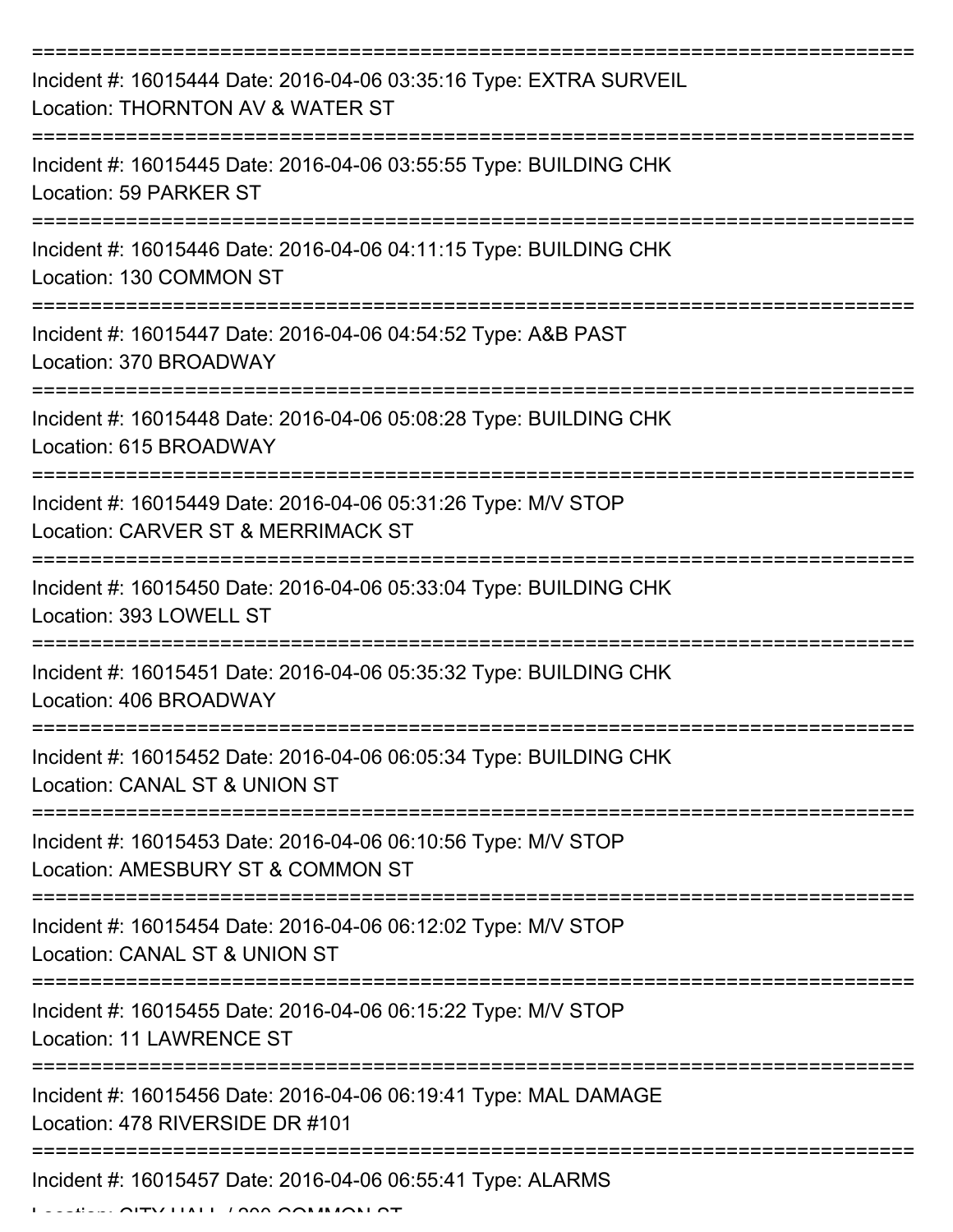| Incident #: 16015459 Date: 2016-04-06 06:56:49 Type: M/V STOP<br>Location: HAMPSHIRE ST & LOWELL ST                              |
|----------------------------------------------------------------------------------------------------------------------------------|
| Incident #: 16015458 Date: 2016-04-06 06:57:02 Type: M/V STOP<br>Location: FRANKLIN ST & HAVERHILL ST                            |
| Incident #: 16015460 Date: 2016-04-06 07:01:12 Type: PARK & WALK<br>Location: 0 BROADWAY                                         |
| Incident #: 16015461 Date: 2016-04-06 07:02:13 Type: AUTO ACC/NO PI<br>Location: ALBRITE CARPET CLEANING COMP. / 223 WINTHROP AV |
| Incident #: 16015462 Date: 2016-04-06 07:05:53 Type: M/V STOP<br>Location: GREENWOOD ST & LOWELL ST                              |
| Incident #: 16015463 Date: 2016-04-06 07:17:08 Type: M/V STOP<br>Location: RT 114                                                |
| Incident #: 16015464 Date: 2016-04-06 07:21:17 Type: MAL DAMAGE<br>Location: 478 RIVERSIDE DR #304                               |
| Incident #: 16015465 Date: 2016-04-06 07:35:25 Type: CLOSE STREET<br>Location: LAWRENCE ST & PARK ST                             |
| Incident #: 16015466 Date: 2016-04-06 07:37:21 Type: CLOSE STREET<br>Location: KNOX ST & PROSPECT ST                             |
| Incident #: 16015467 Date: 2016-04-06 07:48:40 Type: MEDIC SUPPORT<br>Location: 57 JACKSON ST                                    |
| Incident #: 16015468 Date: 2016-04-06 07:51:40 Type: ALARMS<br>Location: UNION GRILLE / 107 UNION ST                             |
| Incident #: 16015469 Date: 2016-04-06 07:55:02 Type: 209A/SERVE<br>Location: 143 WEST ST                                         |
| Incident #: 16015470 Date: 2016-04-06 07:59:05 Type: UNWANTEDGUEST<br>Location: DUNKIN DONUTS / 123 LAWRENCE ST                  |
| Incident #: 16015471 Date: 2016-04-06 08:03:21 Type: TOW OF M/V                                                                  |

Location: TDECDACC / 270 CANAL CT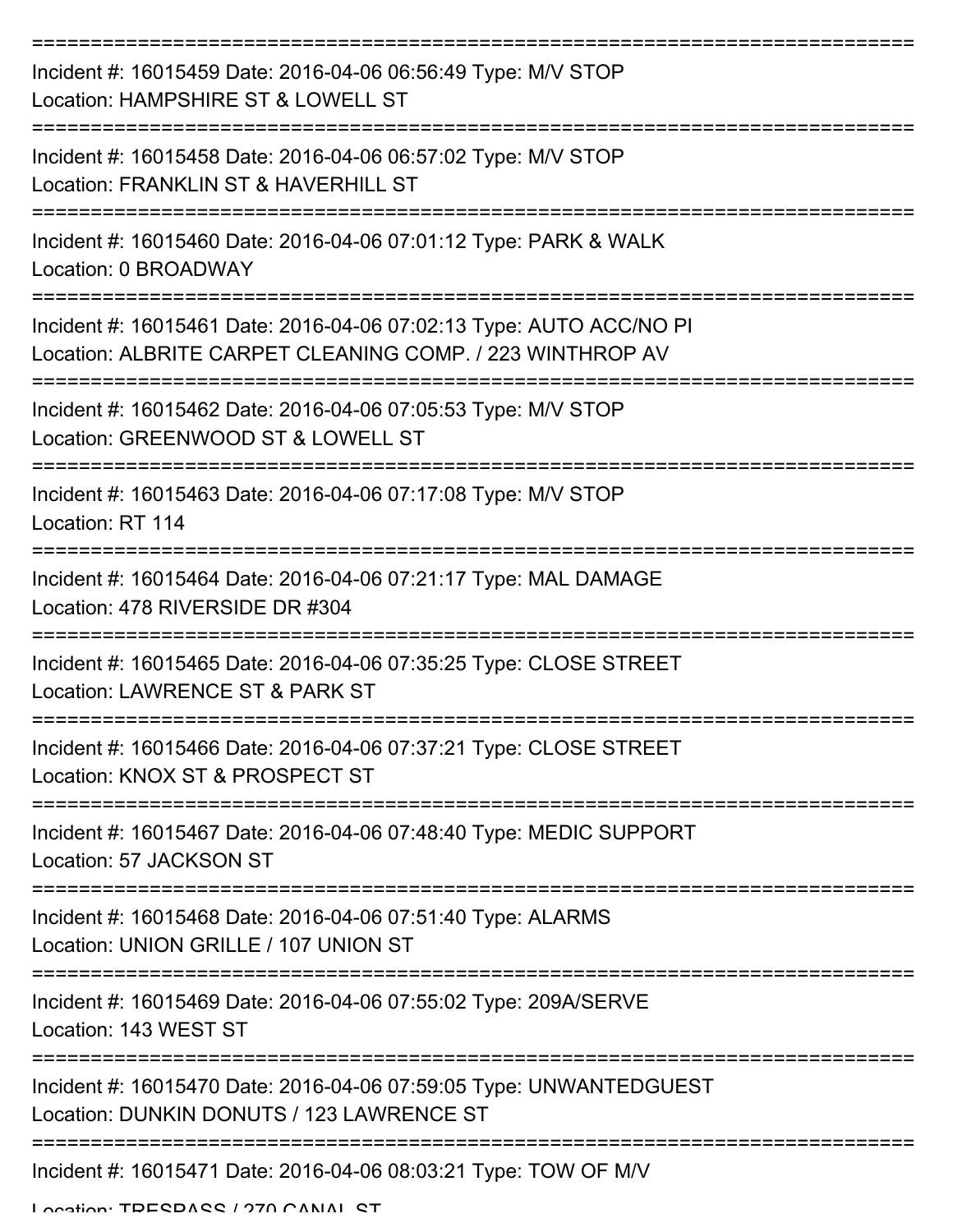| Incident #: 16015472 Date: 2016-04-06 08:04:33 Type: ALARMS<br>Location: UNIVERSITY AUTO REPAIR / 576 HAVERHILL ST |
|--------------------------------------------------------------------------------------------------------------------|
| Incident #: 16015473 Date: 2016-04-06 08:14:26 Type: ALARMS<br>Location: HAYES RESD. / 97 WOODLAND ST              |
| Incident #: 16015474 Date: 2016-04-06 08:31:47 Type: CLOSE STREET<br>Location: ANDOVER ST & PARKER ST              |
| Incident #: 16015475 Date: 2016-04-06 08:53:18 Type: BUILDING FIRE<br>Location: 29 BERKELEY ST                     |
| Incident #: 16015476 Date: 2016-04-06 08:55:40 Type: DOMESTIC/PAST<br>Location: 550 BROADWAY #403                  |
| Incident #: 16015477 Date: 2016-04-06 09:01:24 Type: 209A/SERVE<br>Location: 6 BELMONT ST                          |
| Incident #: 16015479 Date: 2016-04-06 09:04:51 Type: THREATS<br>Location: 59 GROTON ST FL 2                        |
| Incident #: 16015478 Date: 2016-04-06 09:05:12 Type: HIT & RUN M/V<br><b>Location: CROSS ST</b>                    |
| Incident #: 16015480 Date: 2016-04-06 09:15:09 Type: HIT & RUN M/V<br>Location: 502 HAMPSHIRE ST                   |
| Incident #: 16015481 Date: 2016-04-06 09:23:47 Type: CK WELL BEING<br>Location: 202 S UNION ST FL 3 REAR           |
| Incident #: 16015482 Date: 2016-04-06 09:31:24 Type: 209A/SERVE<br>Location: 188 LAWRENCE ST                       |
| Incident #: 16015483 Date: 2016-04-06 09:32:03 Type: 209A/SERVE<br>Location: 490 HAMPSHIRE ST                      |
| Incident #: 16015484 Date: 2016-04-06 09:33:25 Type: 209A/SERVE<br>Location: 131 WHITE ST                          |
| Incident #: 16015485 Date: 2016-04-06 09:49:08 Type: 209A/SERVE<br>Location: 126 BAILEY ST                         |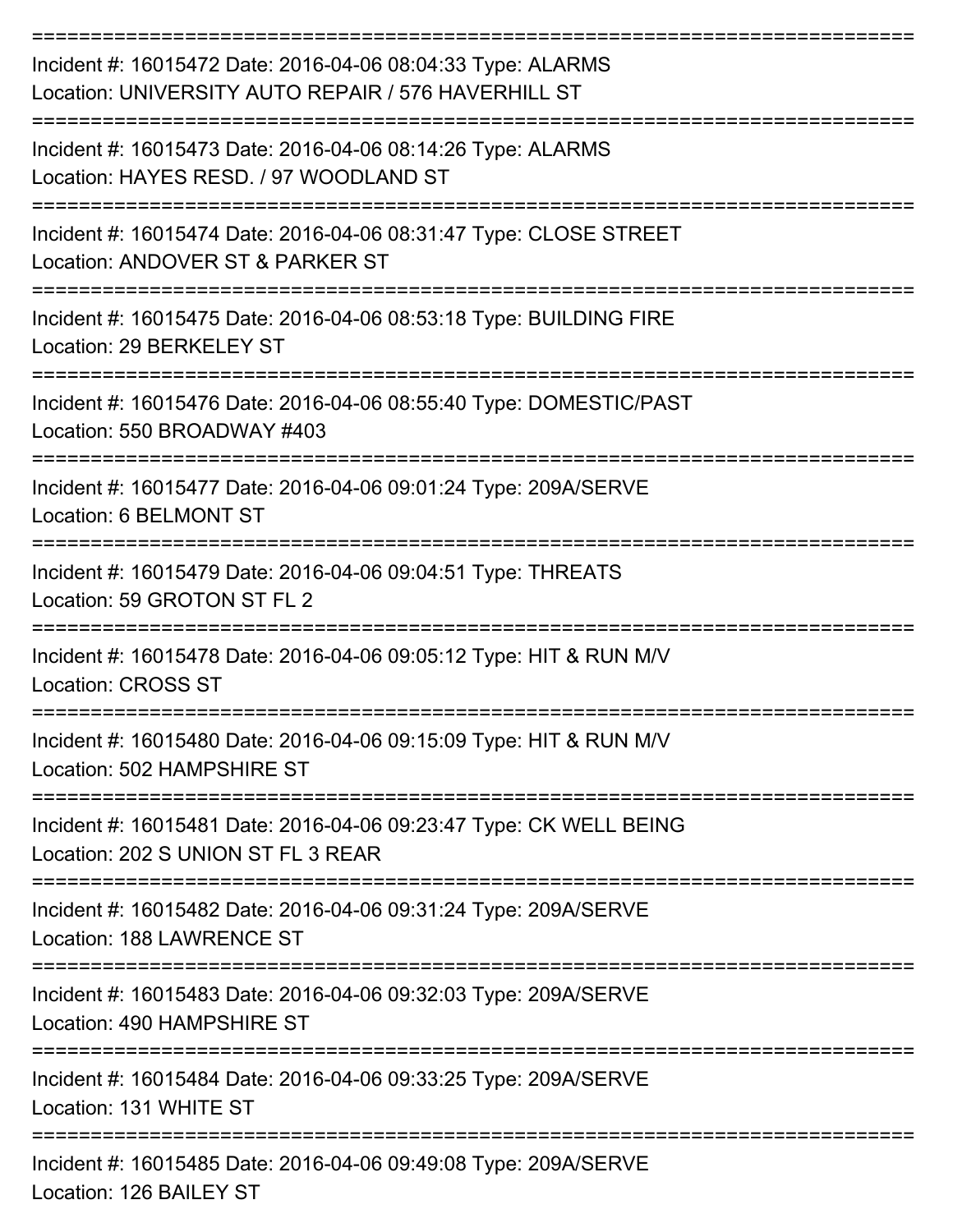| Incident #: 16015486 Date: 2016-04-06 09:55:25 Type: DRUG VIO<br>Location: DUCK BRIDGE / 0 ISLAND ST                       |
|----------------------------------------------------------------------------------------------------------------------------|
| Incident #: 16015487 Date: 2016-04-06 09:57:58 Type: 209A/SERVE<br>Location: 77 S UNION ST                                 |
| Incident #: 16015488 Date: 2016-04-06 10:02:14 Type: 209A/SERVE<br>Location: 42 EXETER ST<br>----------------------------- |
| Incident #: 16015490 Date: 2016-04-06 10:06:03 Type: M/V STOP<br>Location: BROADWAY & MANCHESTER ST                        |
| :=========================<br>Incident #: 16015489 Date: 2016-04-06 10:11:33 Type: DEATH SUDDEN<br>Location: 28 CYR DR     |
| Incident #: 16015492 Date: 2016-04-06 10:26:55 Type: MEDIC SUPPORT<br>Location: 454 HAVERHILL ST FL 1                      |
| Incident #: 16015491 Date: 2016-04-06 10:28:10 Type: AUTO ACC/NO PI<br><b>Location: FRANKLIN ST</b>                        |
| Incident #: 16015493 Date: 2016-04-06 10:29:38 Type: KEEP PEACE<br>Location: 473 ESSEX ST                                  |
| Incident #: 16015494 Date: 2016-04-06 10:40:19 Type: AUTO ACC/NO PI<br>Location: BOSTON MARKET / 435 WINTHROP AV           |
| Incident #: 16015495 Date: 2016-04-06 10:43:35 Type: ANIMAL COMPL<br>Location: 6 LISA LN                                   |
| Incident #: 16015496 Date: 2016-04-06 10:46:47 Type: TOW OF M/V<br>Location: HAVERHILL ST & WEST ST                        |
| Incident #: 16015497 Date: 2016-04-06 10:49:11 Type: RECOV/STOL/MV<br>Location: EUTAW ST & FITZ ST                         |
| Incident #: 16015498 Date: 2016-04-06 11:02:23 Type: TOW OF M/V<br>Location: 8 BROOK ST                                    |
| Incident #: 16015499 Date: 2016-04-06 11:07:18 Type: DOMESTIC/PAST<br>Location: 2 APPLETON ST                              |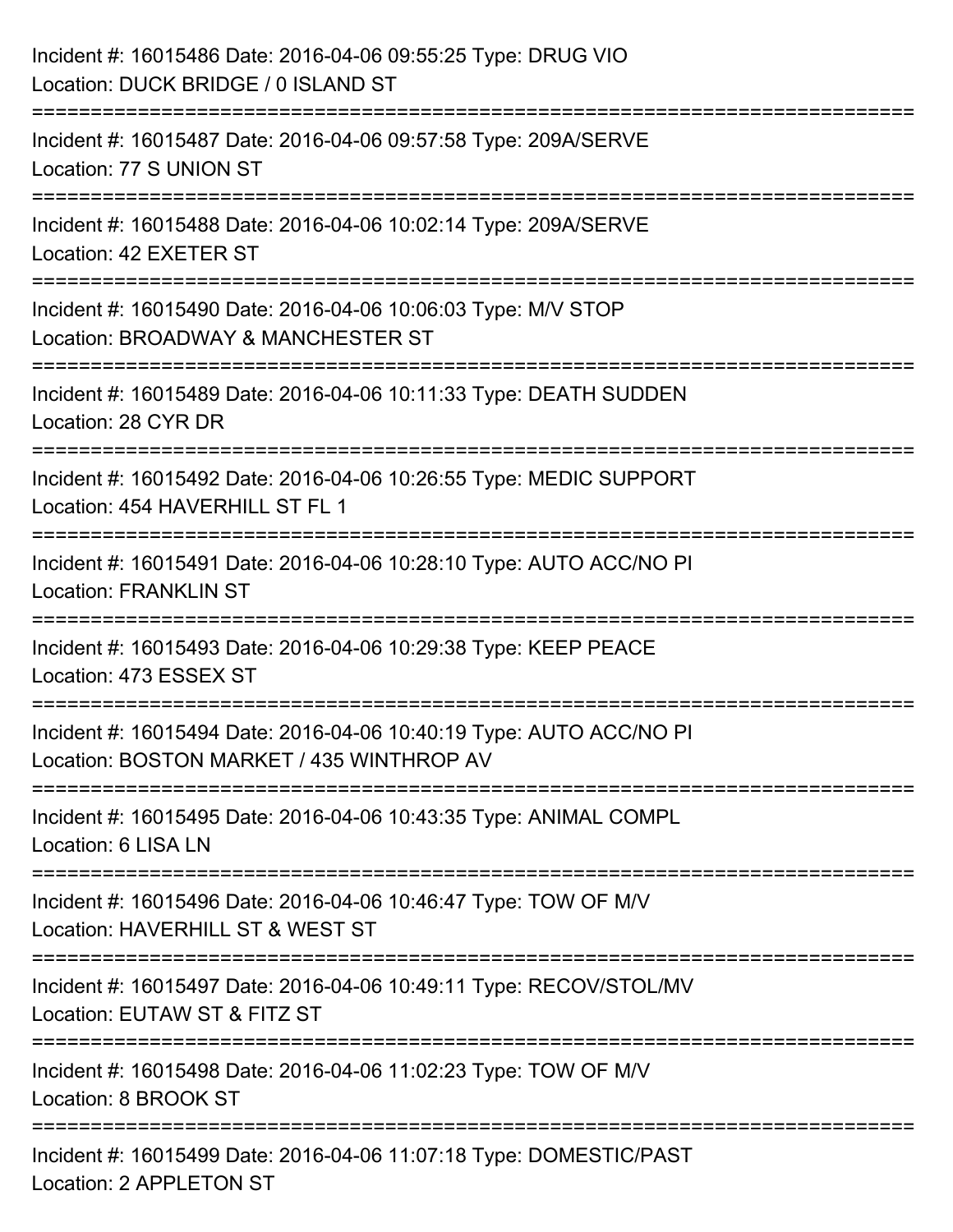| Incident #: 16015500 Date: 2016-04-06 11:16:59 Type: SUICIDE ATTEMPT<br>Location: 295 COMMON ST                                         |
|-----------------------------------------------------------------------------------------------------------------------------------------|
| Incident #: 16015501 Date: 2016-04-06 11:25:17 Type: TOW OF M/V<br>Location: 69 KENDALL ST                                              |
| Incident #: 16015502 Date: 2016-04-06 11:27:46 Type: SUS PERS/MV<br>Location: 329 HIGH ST                                               |
| Incident #: 16015503 Date: 2016-04-06 11:40:40 Type: AUTO ACC/NO PI<br>Location: BROADWAY & TREMONT ST                                  |
| Incident #: 16015504 Date: 2016-04-06 11:48:19 Type: INVEST CONT<br>Location: FROST SCHOOL / 33 HAMLET ST<br>========================== |
| Incident #: 16015505 Date: 2016-04-06 12:02:36 Type: M/V STOP<br>Location: LAWRENCE ST & OAK ST                                         |
| Incident #: 16015506 Date: 2016-04-06 12:12:52 Type: 209A/SERVE<br>Location: 198 PHILLIPS ST<br>:=============================          |
| Incident #: 16015507 Date: 2016-04-06 12:18:34 Type: M/V STOP<br>Location: BRADFORD ST & BROADWAY                                       |
| Incident #: 16015508 Date: 2016-04-06 12:31:53 Type: M/V STOP<br>Location: BRADFORD ST & BROADWAY                                       |
| Incident #: 16015510 Date: 2016-04-06 12:34:41 Type: SEIZED PROP<br>Location: 26 KINGSTON ST                                            |
| Incident #: 16015509 Date: 2016-04-06 12:36:34 Type: SUS PERS/MV<br>Location: 29 SHERIDAN ST FL 3                                       |
| Incident #: 16015511 Date: 2016-04-06 12:44:53 Type: DRUG VIO<br>Location: 72 DORCHESTER ST                                             |
| Incident #: 16015512 Date: 2016-04-06 12:45:59 Type: LOCKOUT<br>Location: 68 MYRTLE ST FL 2                                             |
| Incident #: 16015513 Date: 2016-04-06 12:46:59 Type: LOST PROPERTY<br>Location: 361 HAMPSHIRE ST #3                                     |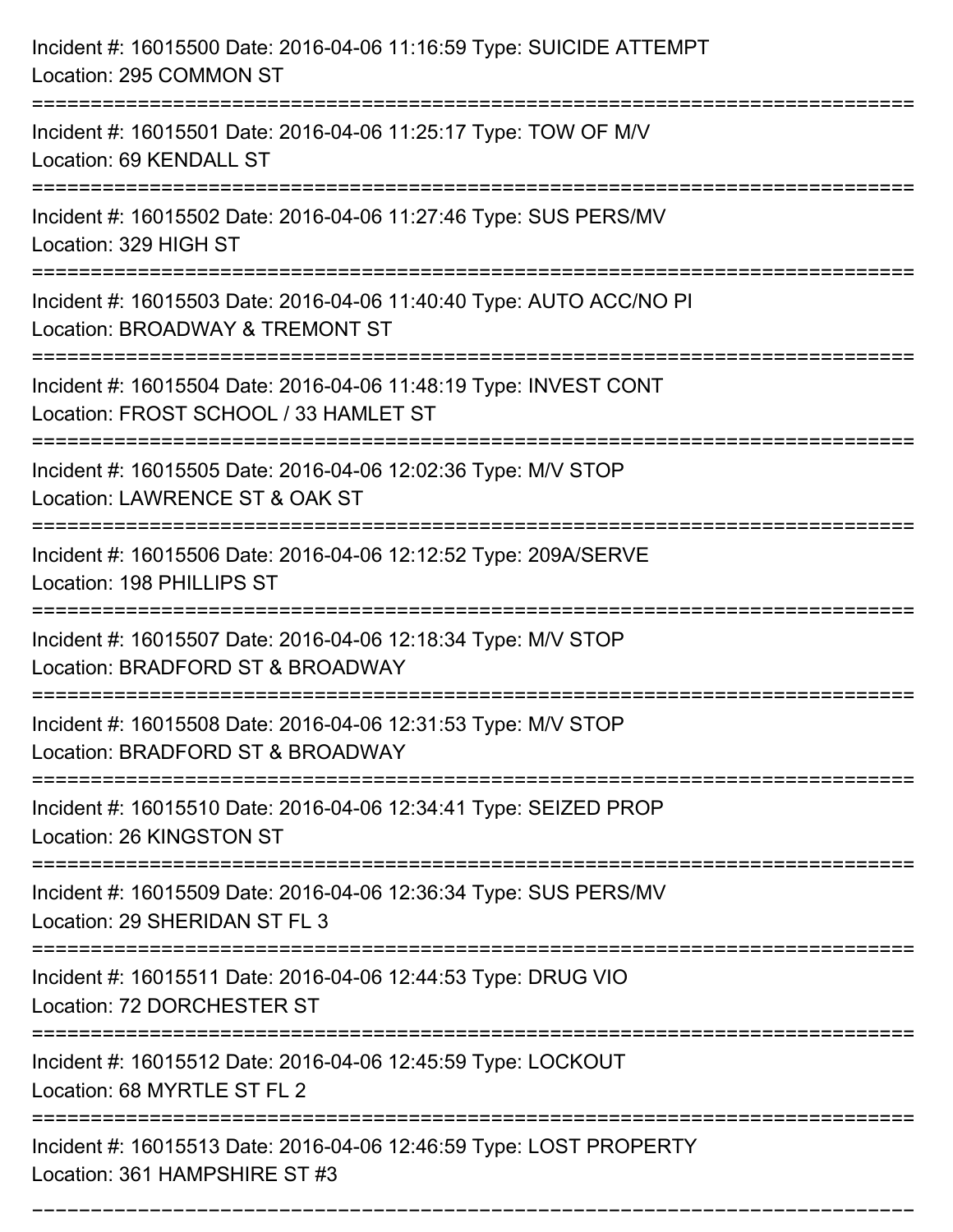| Incident #: 16015514 Date: 2016-04-06 12:52:33 Type: M/V STOP<br>Location: HAVERHILL ST & JACKSON ST<br>======================= |
|---------------------------------------------------------------------------------------------------------------------------------|
| Incident #: 16015515 Date: 2016-04-06 12:54:37 Type: DOMESTIC/PROG<br>Location: 2 FERGUSON ST                                   |
| Incident #: 16015516 Date: 2016-04-06 12:54:45 Type: INVESTIGATION<br>Location: 9 HUDSON AV                                     |
| Incident #: 16015517 Date: 2016-04-06 13:10:11 Type: TOW OF M/V<br>Location: 58 E HAVERHILL ST                                  |
| Incident #: 16015518 Date: 2016-04-06 13:12:09 Type: MEDIC SUPPORT<br>Location: 164 SALEM ST FL 3                               |
| Incident #: 16015519 Date: 2016-04-06 13:17:38 Type: WARRANT SERVE<br>Location: 700 ESSEX ST                                    |
| Incident #: 16015520 Date: 2016-04-06 13:23:11 Type: M/V STOP<br>Location: ARLINGTON ST & BROADWAY<br>====================      |
| Incident #: 16015521 Date: 2016-04-06 13:24:25 Type: KEEP PEACE<br>Location: 18 BERNARD AV #18                                  |
| Incident #: 16015523 Date: 2016-04-06 13:30:44 Type: MEDIC SUPPORT<br>Location: 7 WINTHROP AV                                   |
| Incident #: 16015522 Date: 2016-04-06 13:31:15 Type: M/V STOP<br>Location: LAWRENCE ST & MAPLE ST                               |
| Incident #: 16015524 Date: 2016-04-06 13:35:05 Type: SUICIDE ATTEMPT<br>Location: 26 CAMELLA TEOLI WY                           |
| Incident #: 16015525 Date: 2016-04-06 13:40:43 Type: M/V STOP<br>Location: COMMON ST & HAMPSHIRE ST                             |
| Incident #: 16015526 Date: 2016-04-06 13:44:59 Type: DRUG VIO<br>Location: 97 BODWELL ST                                        |
| Incident #: 16015527 Date: 2016-04-06 13:49:31 Type: ALARM/BURG<br>Location: 12 LENOX CIR                                       |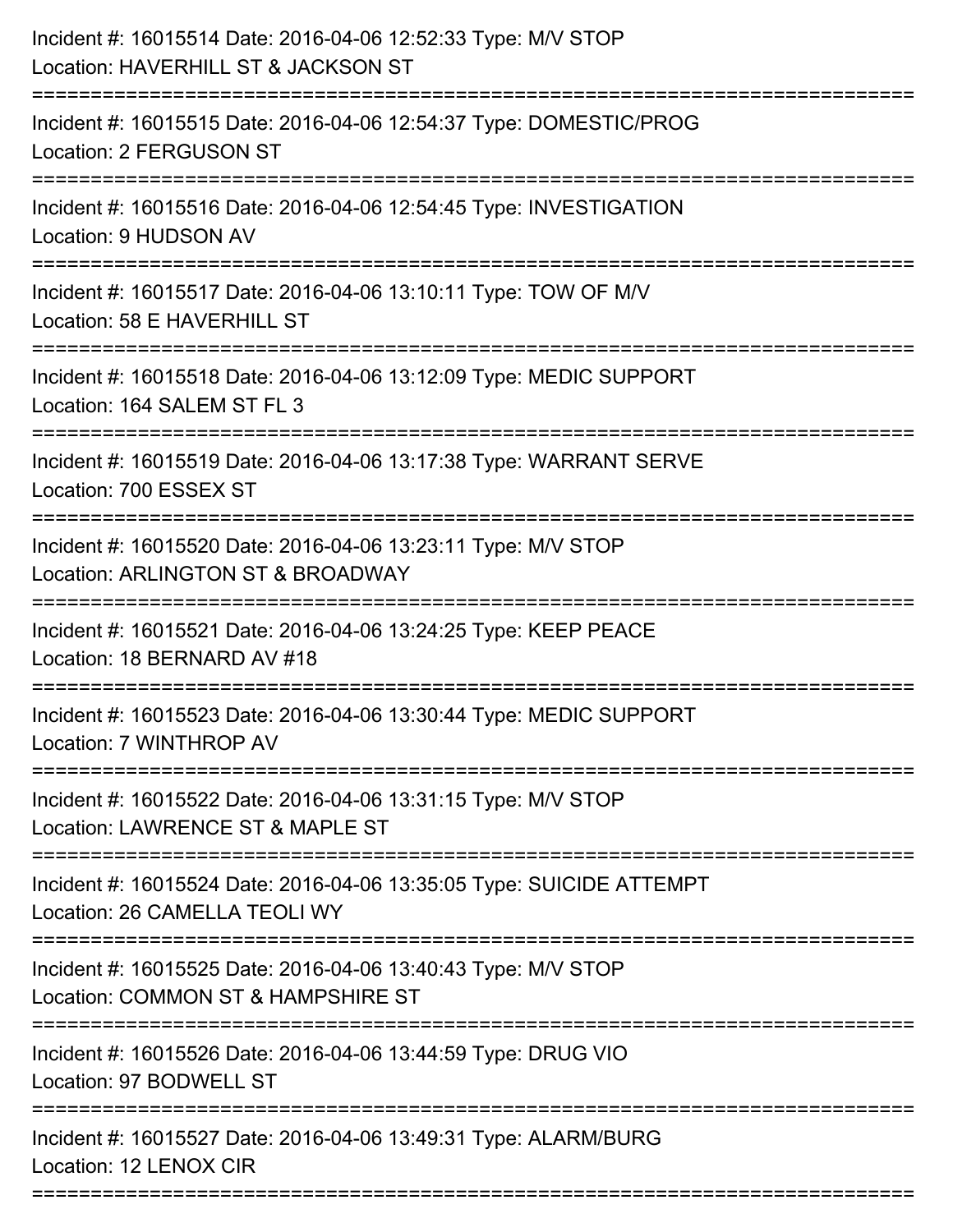Location: 26 KINGSTON ST

| Incident #: 16015529 Date: 2016-04-06 13:57:24 Type: 209A/VIOLATION<br>Location: 203 HAVERHILL ST                     |
|-----------------------------------------------------------------------------------------------------------------------|
| Incident #: 16015530 Date: 2016-04-06 13:58:59 Type: HIT & RUN M/V<br>Location: DUNKIN DONUTS / 581 ANDOVER ST        |
| Incident #: 16015531 Date: 2016-04-06 14:08:59 Type: TOW OF M/V<br>Location: 70 BERKELEY ST                           |
| Incident #: 16015532 Date: 2016-04-06 14:15:09 Type: M/V STOP<br>Location: 23 JACKSON ST                              |
| Incident #: 16015533 Date: 2016-04-06 14:20:09 Type: MEDIC SUPPORT<br>Location: 439 S UNION ST #207B                  |
| Incident #: 16015534 Date: 2016-04-06 14:23:03 Type: MAL DAMAGE<br>Location: 36 CHESTNUT ST                           |
| Incident #: 16015535 Date: 2016-04-06 14:28:32 Type: M/V STOP<br><b>Location: 11 LAWRENCE ST</b>                      |
| Incident #: 16015536 Date: 2016-04-06 14:51:30 Type: DISABLED MV<br><b>Location: 11 LAWRENCE ST</b>                   |
| Incident #: 16015537 Date: 2016-04-06 14:51:44 Type: DRUG VIO<br><b>Location: BYRON ST</b>                            |
| Incident #: 16015538 Date: 2016-04-06 14:54:38 Type: INVESTIGATION<br>Location: LAWRENCE HIGH SCHOOL / 71 N PARISH RD |
| Incident #: 16015539 Date: 2016-04-06 15:09:37 Type: M/V STOP<br>Location: PARK ST & SARATOGA ST                      |
| Incident #: 16015540 Date: 2016-04-06 15:22:04 Type: ALARM/BURG<br>Location: 47 CRESTWOOD CIR                         |
| Incident #: 16015541 Date: 2016-04-06 15:24:06 Type: A&B PAST<br>Location: BRUCE SCHOOL / 135 BUTLER ST               |
|                                                                                                                       |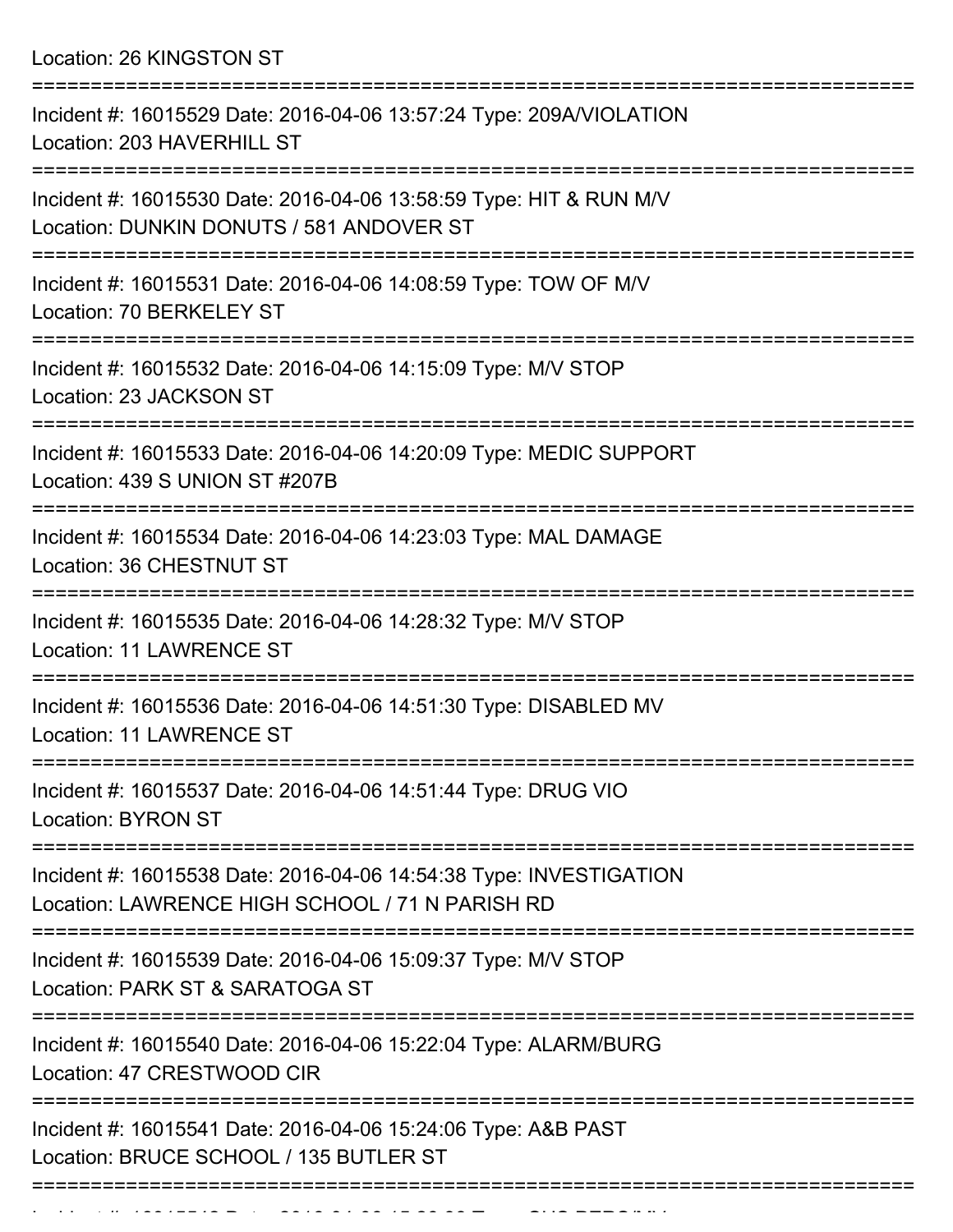Location: 1 BROADWAY

| Incident #: 16015543 Date: 2016-04-06 15:37:50 Type: AUTO ACC/UNK PI<br>Location: HAMPSHIRE ST & LEBANON ST            |
|------------------------------------------------------------------------------------------------------------------------|
| Incident #: 16015544 Date: 2016-04-06 15:49:06 Type: SUS PERS/MV<br>Location: 5-7 PLEASANT TER                         |
| Incident #: 16015545 Date: 2016-04-06 16:00:38 Type: AUTO ACC/NO PI<br><b>Location: 1 AUBURN ST</b>                    |
| Incident #: 16015546 Date: 2016-04-06 16:02:19 Type: AUTO ACC/NO PI<br>Location: CLARKE ST & HIGH ST                   |
| Incident #: 16015547 Date: 2016-04-06 16:08:19 Type: KEEP PEACE<br>Location: LAWRENCE PUBLIC LIBRARY / 51 LAWRENCE ST  |
| Incident #: 16015548 Date: 2016-04-06 16:10:42 Type: CK WELL BEING<br>Location: 417 ANDOVER ST                         |
| Incident #: 16015549 Date: 2016-04-06 16:24:24 Type: DISTURBANCE<br>Location: 94 CROSS ST                              |
| Incident #: 16015550 Date: 2016-04-06 16:42:01 Type: AUTO ACC/NO PI<br>Location: BUTLER ST & MARGIN ST                 |
| Incident #: 16015551 Date: 2016-04-06 17:08:12 Type: AUTO ACC/PI<br>Location: ALLEN ST & SUMMER ST                     |
| Incident #: 16015552 Date: 2016-04-06 17:09:10 Type: AUTO ACC/NO PI<br>Location: 713 HAVERHILL ST                      |
| ======================<br>Incident #: 16015553 Date: 2016-04-06 17:12:35 Type: INVESTIGATION<br>Location: 90 LOWELL ST |
| Incident #: 16015554 Date: 2016-04-06 17:15:28 Type: WARRANT SERVE<br>Location: PAROLE OFFICE / 499 ESSEX ST FL 1      |
| Incident #: 16015555 Date: 2016-04-06 17:16:26 Type: M/V STOP<br>Location: BROADWAY & LOWELL ST                        |
|                                                                                                                        |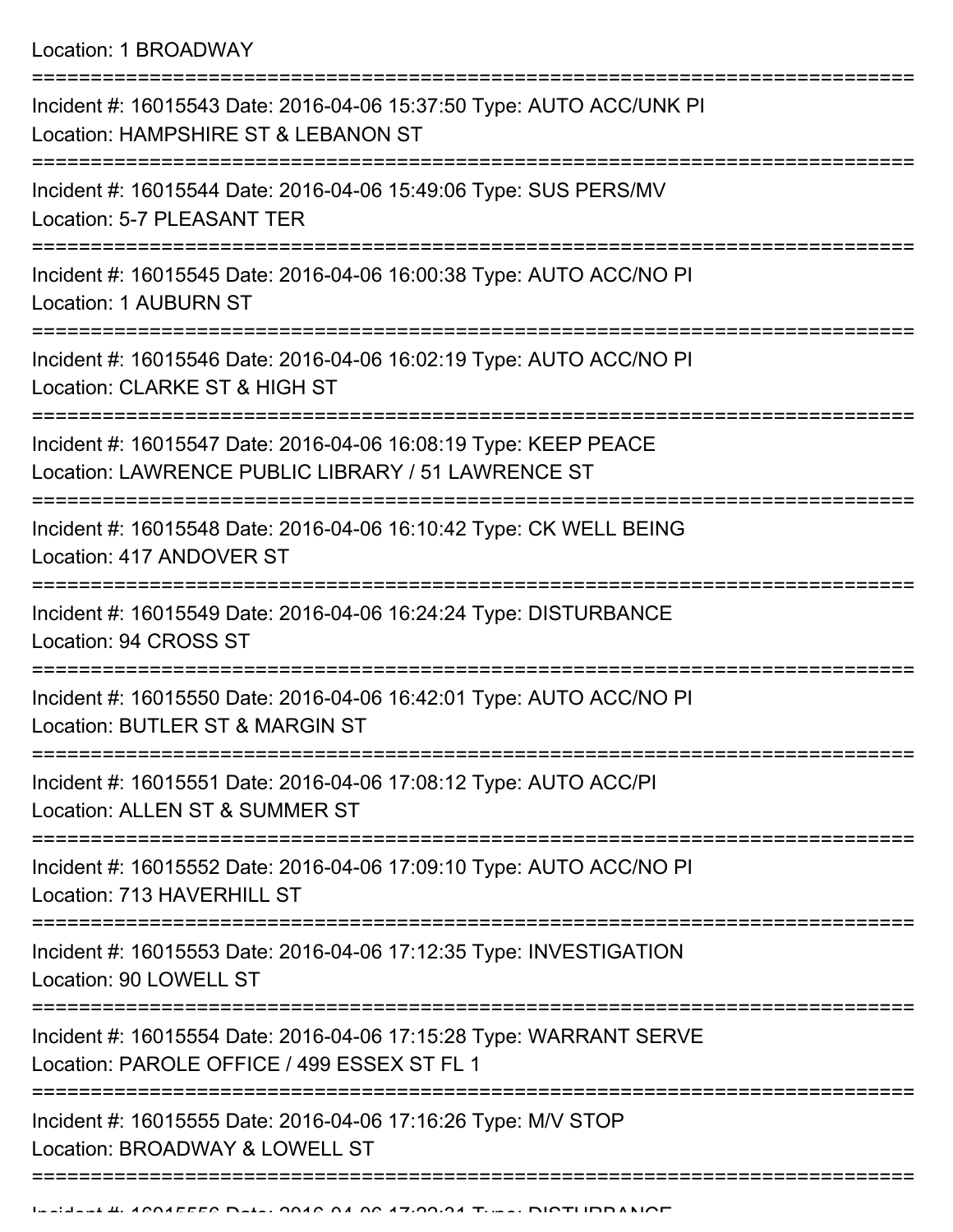| Location: 75 BERKELEY ST FL 1                                                                                    |
|------------------------------------------------------------------------------------------------------------------|
| Incident #: 16015557 Date: 2016-04-06 17:24:53 Type: M/V STOP<br>Location: 76 WINTHROP AV                        |
| Incident #: 16015558 Date: 2016-04-06 17:33:45 Type: GENERAL SERV<br>Location: 478 RIVERSIDE DR #204             |
| Incident #: 16015559 Date: 2016-04-06 17:33:50 Type: CK WELL BEING<br>Location: 181 CANAL ST                     |
| Incident #: 16015560 Date: 2016-04-06 17:48:56 Type: SUICIDE ATTEMPT<br>Location: 36 NEWTON ST                   |
| Incident #: 16015561 Date: 2016-04-06 17:53:21 Type: DISTURBANCE<br>Location: EBLEN FASHION / 490 ESSEX ST       |
| Incident #: 16015562 Date: 2016-04-06 18:01:43 Type: TRESPASSING<br>Location: 40 LAWRENCE ST                     |
| Incident #: 16015563 Date: 2016-04-06 18:04:27 Type: DISTURBANCE<br>Location: 21 DOYLE ST #3 FL 3                |
| Incident #: 16015564 Date: 2016-04-06 18:05:41 Type: M/V STOP<br>Location: 468 FSSEX ST                          |
| Incident #: 16015565 Date: 2016-04-06 18:18:11 Type: KEEP PEACE<br>Location: 35 BROOK ST FL 2                    |
| Incident #: 16015566 Date: 2016-04-06 18:25:52 Type: DISTURBANCE<br>Location: PRIMO'S LIQUORS / 450 HAVERHILL ST |
| Incident #: 16015567 Date: 2016-04-06 18:30:15 Type: DRUG VIO<br>Location: 50 HILLSIDE AV                        |
| Incident #: 16015568 Date: 2016-04-06 18:32:46 Type: SUS PERS/MV<br>Location: 77 SHAWSHEEN RD                    |
| Incident #: 16015569 Date: 2016-04-06 18:44:50 Type: TENANT PROB<br>Location: 81 CROSS ST FL 2                   |
| Incident #: 16015570 Date: 2016-04-06 19:01:36 Type: HIT & RUN M/V                                               |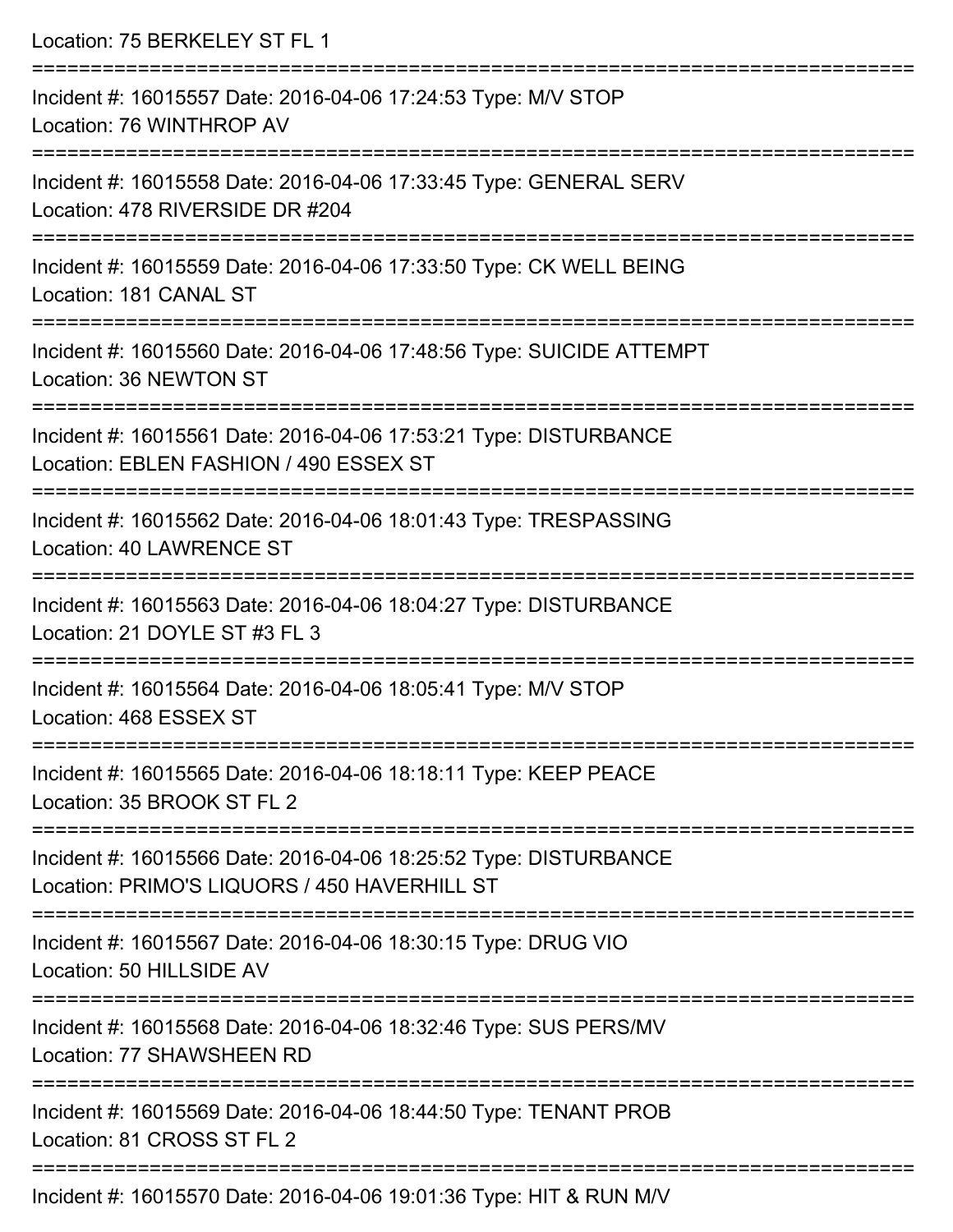| Incident #: 16015571 Date: 2016-04-06 19:02:34 Type: ALARM/BURG<br>Location: CONCORD ELECTRIC / 2 DRACUT ST<br>:==================== |
|--------------------------------------------------------------------------------------------------------------------------------------|
| Incident #: 16015572 Date: 2016-04-06 19:06:08 Type: DOMESTIC/PROG<br>Location: 67 BROMFIELD ST FL 2                                 |
| Incident #: 16015573 Date: 2016-04-06 19:07:43 Type: AUTO ACC/NO PI<br>Location: 439 S BROADWAY                                      |
| Incident #: 16015574 Date: 2016-04-06 19:09:47 Type: MAL DAMAGE<br>Location: 9 BYRON AV FL 2                                         |
| Incident #: 16015575 Date: 2016-04-06 19:11:23 Type: UNKNOWN PROB<br>Location: 152 MARGIN ST FL 1                                    |
| Incident #: 16015576 Date: 2016-04-06 19:21:23 Type: M/V STOP<br>Location: E HAVERHILL ST & PROSPECT ST                              |
| Incident #: 16015577 Date: 2016-04-06 19:26:58 Type: AUTO ACC/NO PI<br>Location: 439 S BROADWAY                                      |
| Incident #: 16015578 Date: 2016-04-06 19:40:14 Type: INVESTIGATION<br>Location: 86 TOWER HILL ST                                     |
| Incident #: 16015579 Date: 2016-04-06 19:45:05 Type: SUS PERS/MV<br>Location: 85 NEWBURY ST                                          |
| Incident #: 16015580 Date: 2016-04-06 19:48:24 Type: M/V STOP<br>Location: BERKELEY ST & E HAVERHILL ST                              |
| Incident #: 16015581 Date: 2016-04-06 19:59:36 Type: VIO CITY ORD<br>Location: APPLETON ST & CANAL ST                                |
| Incident #: 16015582 Date: 2016-04-06 20:18:27 Type: DISORDERLY<br>Location: 47 BELLEVUE ST                                          |
| Incident #: 16015583 Date: 2016-04-06 20:26:45 Type: M/V STOP<br>Location: 22 MARLBORO ST                                            |
| Incident #: 16015584 Date: 2016-04-06 20:30:32 Type: ALARM/BURG                                                                      |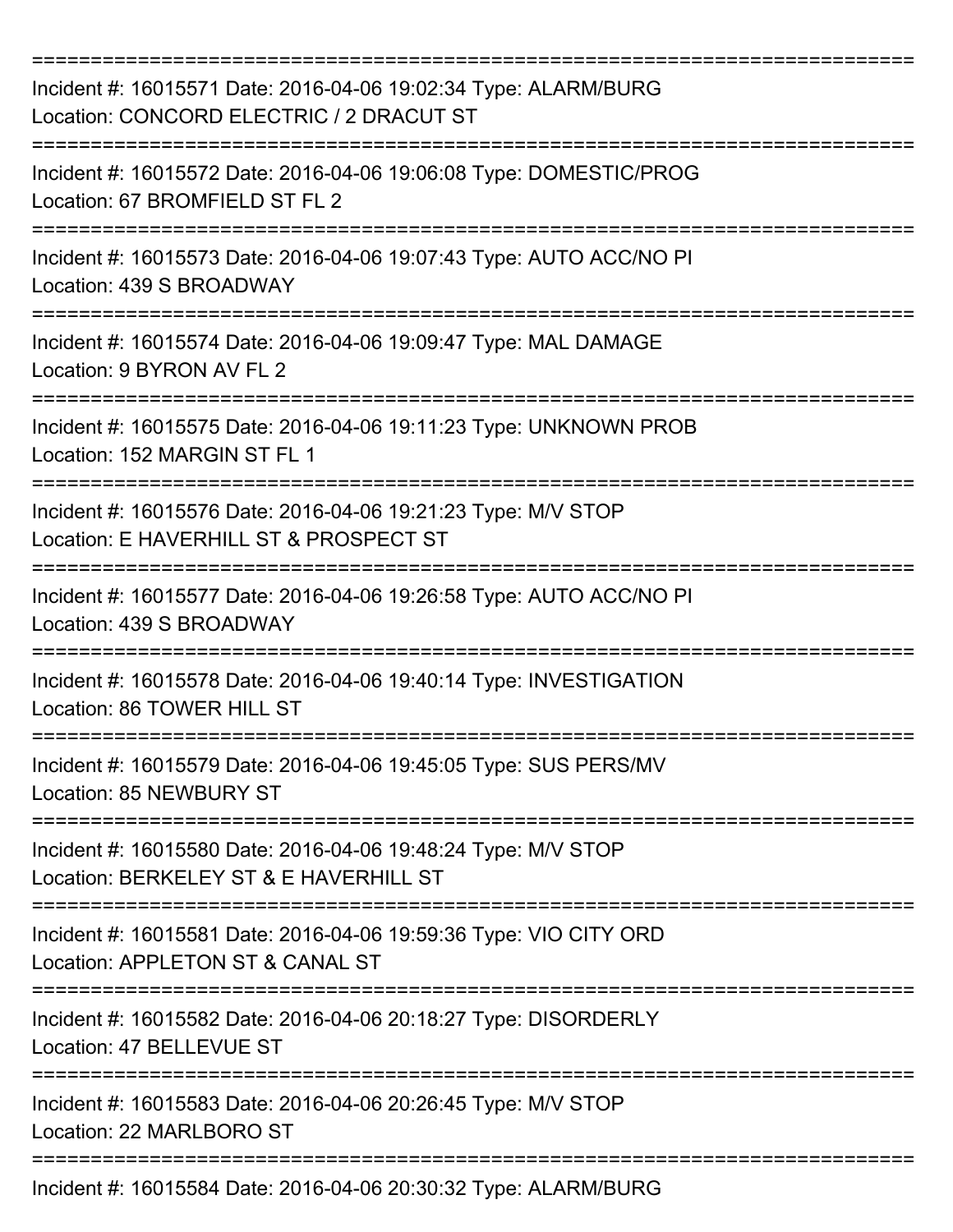| Incident #: 16015585 Date: 2016-04-06 20:38:37 Type: M/V STOP<br>Location: 73 WINTHROP AV                                        |
|----------------------------------------------------------------------------------------------------------------------------------|
| Incident #: 16015586 Date: 2016-04-06 20:56:34 Type: FRAUD<br>Location: 7 BERKELEY ST                                            |
| Incident #: 16015587 Date: 2016-04-06 21:10:18 Type: E911 HANGUP<br>Location: SOUTH SPANISH LAWRENCE CONGREGATION / 825 ESSEX ST |
| Incident #: 16015588 Date: 2016-04-06 21:18:53 Type: DOMESTIC/PROG<br>Location: 22 MAGNOLIA ST FL 1                              |
| Incident #: 16015590 Date: 2016-04-06 21:21:33 Type: SUS PERS/MV<br>Location: 205 BROADWAY                                       |
| Incident #: 16015589 Date: 2016-04-06 21:22:24 Type: M/V STOP<br>Location: MARKET ST & PARKER ST                                 |
| Incident #: 16015591 Date: 2016-04-06 21:26:51 Type: ALARM/HOLD<br>Location: S UNION ST MARKET / 280 S UNION ST                  |
| Incident #: 16015592 Date: 2016-04-06 21:33:58 Type: DISORDERLY<br>Location: BROOKFIELD ST & LENOX ST                            |
| Incident #: 16015593 Date: 2016-04-06 21:35:20 Type: UNWANTEDGUEST<br>Location: 122 MYRTLE ST #1 FL 1                            |
| Incident #: 16015594 Date: 2016-04-06 21:38:02 Type: NOISE ORD<br>Location: 59 E DALTON ST                                       |
| Incident #: 16015595 Date: 2016-04-06 21:47:41 Type: M/V STOP<br>Location: PARKER ST & SALEM ST                                  |
| Incident #: 16015596 Date: 2016-04-06 21:51:50 Type: M/V STOP<br>Location: FARNHAM ST & PARKER ST                                |
| Incident #: 16015597 Date: 2016-04-06 21:55:31 Type: SUS PERS/MV<br>Location: 25 JORDAN ST                                       |
| Incident #: 16015598 Date: 2016-04-06 22:03:46 Type: ALARM/BURG                                                                  |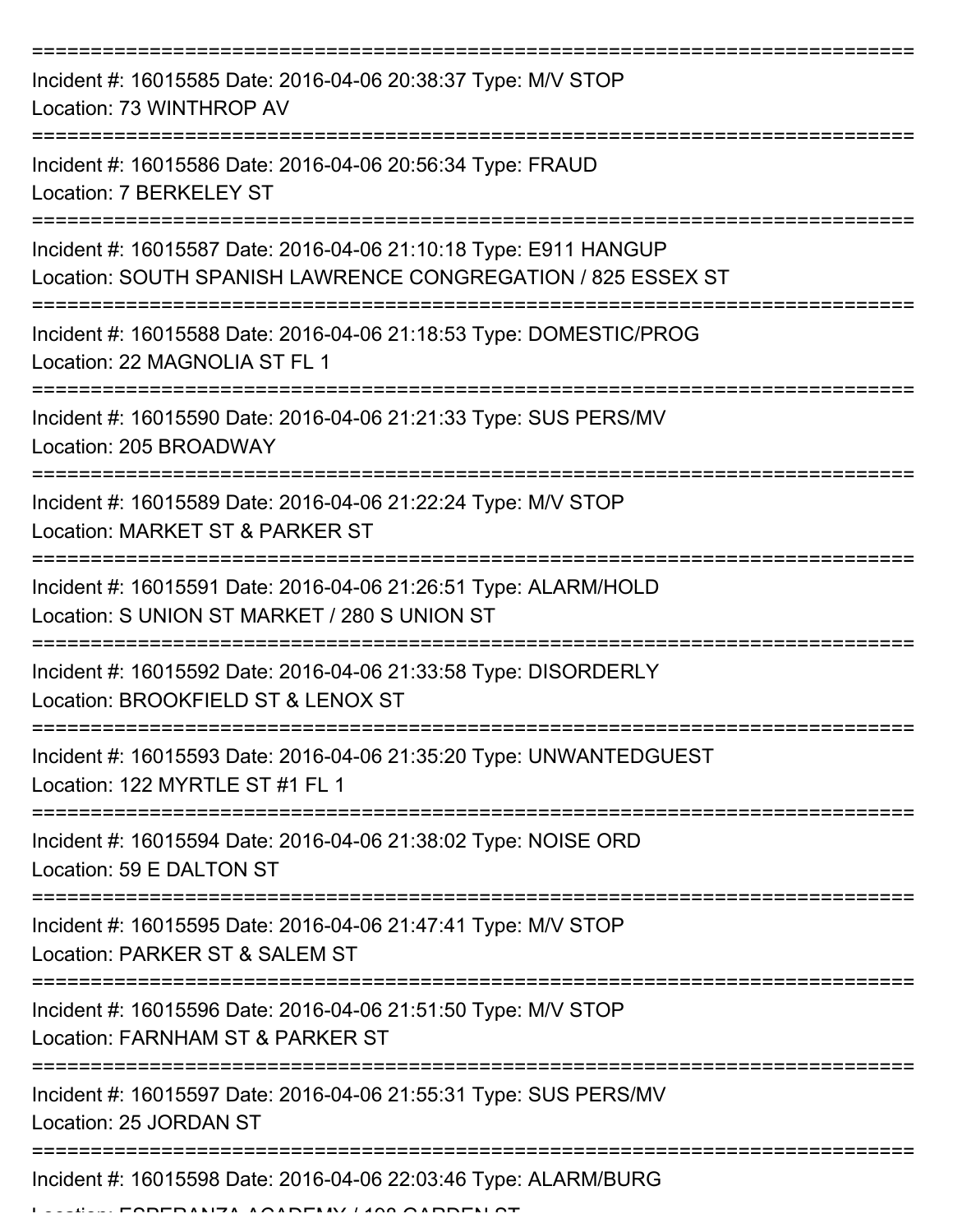| Incident #: 16015599 Date: 2016-04-06 22:20:33 Type: SUS PERS/MV<br>Location: 41 RAILROAD ST                                 |
|------------------------------------------------------------------------------------------------------------------------------|
| Incident #: 16015600 Date: 2016-04-06 22:21:03 Type: SUS PERS/MV<br>Location: 40 WOODLAND ST                                 |
| Incident #: 16015601 Date: 2016-04-06 22:23:31 Type: M/V STOP<br>Location: 205 BROADWAY                                      |
| Incident #: 16015602 Date: 2016-04-06 22:35:14 Type: GENERAL SERV<br>Location: 495 RIVERSIDE DR                              |
| Incident #: 16015603 Date: 2016-04-06 22:36:14 Type: M/V STOP<br>Location: AMESBURY ST & LOWELL ST                           |
| Incident #: 16015604 Date: 2016-04-06 22:36:25 Type: DISORDERLY<br>Location: HERITAGE PLACE/OZZIES PROPERTY / 439 S UNION ST |
| Incident #: 16015605 Date: 2016-04-06 22:41:31 Type: M/V STOP<br>Location: GRAFTON ST & S UNION ST                           |
| Incident #: 16015606 Date: 2016-04-06 22:44:35 Type: M/V STOP<br>Location: 1 NEWBURY ST                                      |
| Incident #: 16015607 Date: 2016-04-06 22:47:37 Type: MV/BLOCKING<br>Location: 120 ABBOTT ST                                  |
| Incident #: 16015608 Date: 2016-04-06 22:48:32 Type: STOL/MV/PAS<br>Location: FITZ ST & LAWRENCE ST                          |
| Incident #: 16015609 Date: 2016-04-06 22:58:39 Type: HIT & RUN M/V<br>Location: 686 HAVERHILL ST                             |
| Incident #: 16015610 Date: 2016-04-06 23:11:24 Type: NEIGHBOR PROB<br>Location: 22 LINDEN ST                                 |
| Incident #: 16015611 Date: 2016-04-06 23:52:35 Type: INVESTIGATION<br>Location: 333 HOWARD ST #21                            |
|                                                                                                                              |